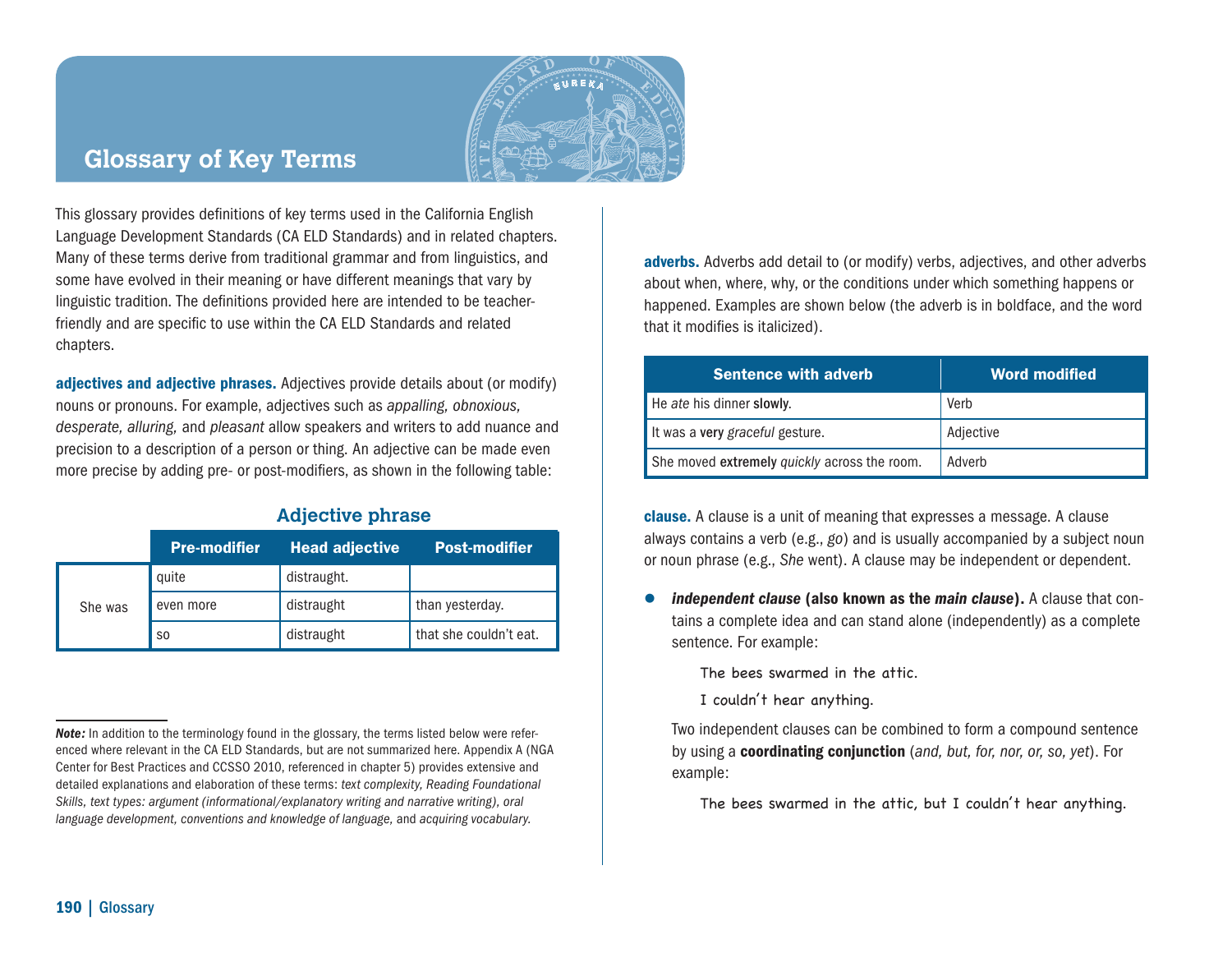*dependent clause* (also known as a *subordinate clause*). A clause that is dependent on the independent (or main) clause for its meaning and therefore cannot stand alone as a complete sentence. Dependent clauses are formed in several different ways. Two examples are provided below.

Use of a subordinating conjunction. A subordinating conjunction (e.g., *because, although, if*) introduces a dependent (or subordinate) clause. Different kinds of subordinating conjunctions create different types of relationships between the clauses. In the first example below, the relationship is one of cause. In the second example, the relationship is one of concession. The dependent clauses are italicized, and the subordinating conjunctions are in boldface.

**Because** they were hungry, the horses ate all the hay.

**Although** she loves to swim, she decided not to go to the pool today.

Use of a relative pronoun. A relative pronoun (e.g., *that, who, whom, which, whose*) introduces a relative clause (a type of embedded clause also called an adjective clause). Sometimes, the relative pronoun is omitted. In the following examples, the dependent clause is *italicized,* and the relative pronoun is in boldface. Words that can be omitted are in brackets.

Butterflies are winged insects **that** undergo complete metamorphosis.

He's the teacher **who** changed my life.

 Serotonin is a natural neurotransmitter [**that** is] produced in the human body.

cohesion. Cohesion refers to how information is connected and flows in a text. A cohesive text is created through a variety of cohesive devices that facilitate understanding across the text or discourse. One device is to refer back to people, ideas, or things with pronouns or synonyms throughout a text so as not to be repetitive (e.g., replacing *the first settlers* with *they*). Another is to link clauses, sentences, and larger chunks of text with conjunctions, such as transition words (e.g., *in contrast, consequently, next*).

connecting words and phrases. Connecting words and phrases signal how different parts of a text are linked. In narratives and other text types organized by time or sequences of events, temporal connectives (e.g., *first, next, after awhile, the next day*) are often used. In text types organized around ideas, such as arguments and explanations, connectives may be used in various ways to show relationships between ideas (e.g., *on the contrary, for example*); to organize events or sequence ideas (e.g., *previously, until that time, first of all, to conclude*); or to add information (e.g., *in addition, furthermore*).

context. *Context* refers to the environment in which language is used, including content area, topic, audience, text type, and mode of communication.

modality. Modality refers to the degree of ability, necessity, obligation, prohibition, certainty, or possibility of an action or situation. Understanding of modality allows speakers and writers to temper statements, give information about the degree of obligation or certainty of a situation or idea, or express the degree to which we are willing to entertain other possibilities may be considered.

*modal adverb.* High-modality adverbs include *definitely, absolutely,* and *certainly.* Medium-modality adverbs include *probably* and *apparently.* Low-modality adverbs include *possibly, perhaps,* and *maybe.*

*modal auxiliary.* High-modality auxiliaries include *must* and *will.* Mediummodality auxiliaries include *should* and *need to.* Low-modality auxiliaries include *could* and *might.*

**mood.** There are a variety of ways to structure messages into statements, questions, commands, and so on, depending on the relationship between the speakers and listeners or the writers and readers. Examples of some of the main sentence types identified by mood follow.

• Declarative (statements):

Bats are mammals.

 Once upon a time, there was a little girl who loved books. You're impossible to live with.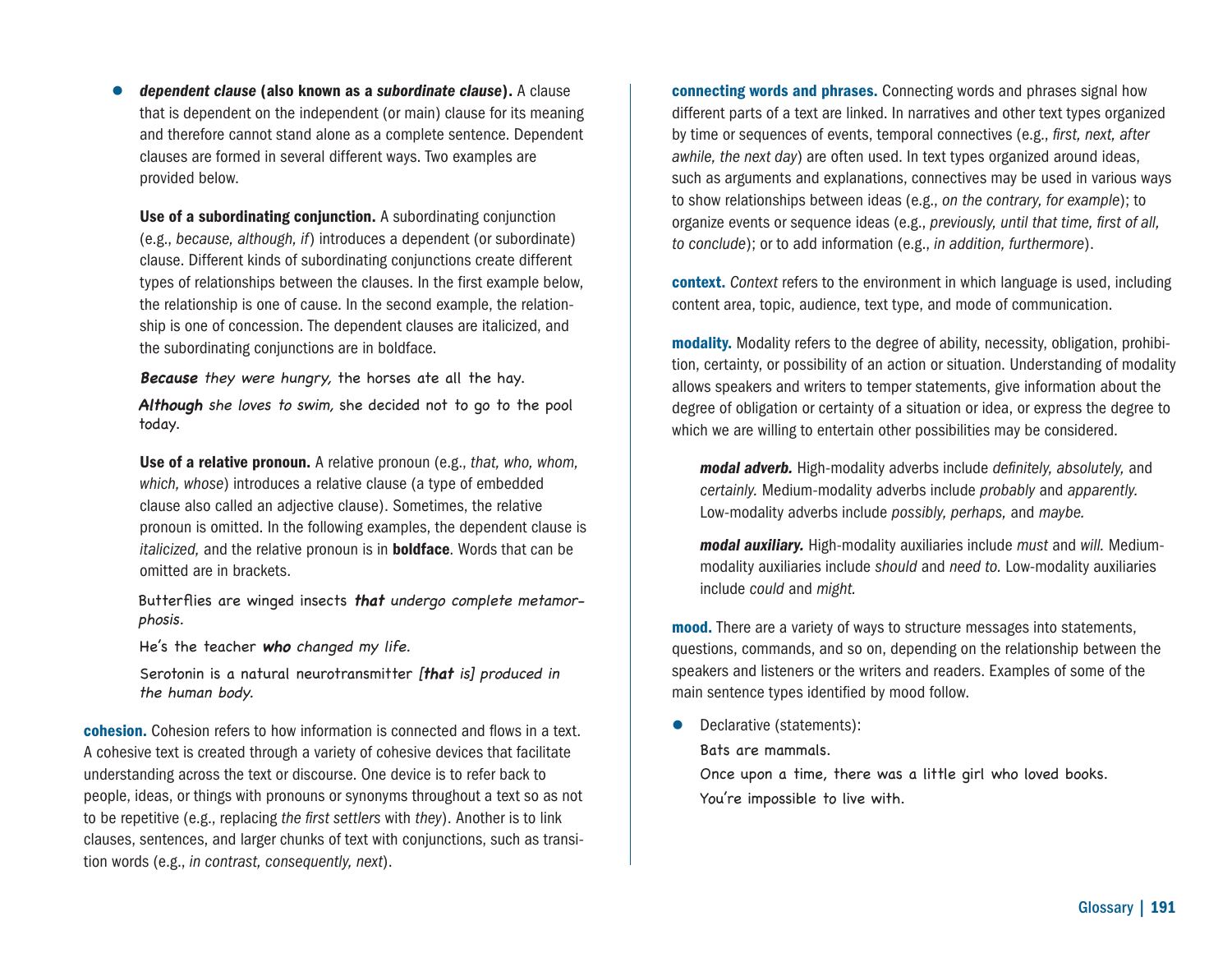- **Interrogative (questions):**  How do you solve this problem? What's your name? Why are you here?
- Imperative (commands): Don't you ever do that again! Put that over there, please.
- Subjunctive (expressing wishes, desires, or suggestions): I wish I were younger.

If I were you, I wouldn't boast so loudly.

It is necessary that I be allowed to participate in this event.

nominalization. Nominalization is the process of creating a noun or noun phrase from another part of speech or condensing large amounts of information (e.g., an event or concept) into a noun or noun phrase. Often, a verb or verb phrase is nominalized (e.g., They *destroyed* the rain forest.  $\rightarrow$  The *destruction* of the rain forest), though adjectives are nominalized as well (e.g., strong  $\rightarrow$ strength; different  $\rightarrow$  difference). Nominalization can also collapse a clause or even multiple clauses at once. For example, in conversational language, a student might say, "The ranchers came to the rain forest, and they cut down all the trees. The next year, the rain flooded many areas of the rain forest." With nominalization, these three clauses can be collapsed into one clause: "The *arrival* of the ranchers and the *clearing* of the rainforest led to *widespread flooding.*"

nouns and noun phrases. Nouns and noun phrases represent people, places, things, or ideas. A noun phrase includes a noun (e.g., *ball*) plus its modifiers, including articles (e.g., *the ball*) and adjectives (e.g., *the blue ball*).

*expanding noun phrases.* More detail can be added to nouns by expanding the noun phrase with pre- and post-modifiers (words that come before and after the head noun). In the following example, the head noun is in boldface, and modifiers are added incrementally:

frog  $\rightarrow$  That frog  $\rightarrow$  That green frog  $\rightarrow$  That fat green frog  $\rightarrow$  That very fat green frog  $\rightarrow$  That very fat green frog on the rock

prepositions and prepositional phrases. A preposition (e.g., *to, of, with, at, in, over, through*) combines with a noun or noun phrase to form a prepositional phrase. Prepositional phrases provide more information or specific details about people, things, ideas, activities, or events in a sentence. Specifically, they enable a writer or speaker to add detail about where things are, why things occur, or how things are in comparison to other things. Prepositional phrases can be used to locate something in space or time (e.g., *under the table, on the moon*); to show reason (e.g., *due to the rain*), purpose (e.g., *for tomorrow*), or comparison (e.g., *like a dog*); or to specify which thing is referenced (e.g., the lady *with the blue hat*).

register. Register refers to variation in the vocabulary, grammar, and discourse of a language to meet the expectations of a particular context. A context can be defined by numerous elements, such as audience, task, purpose, setting, social relationship, and mode of communication (written versus spoken). Specific examples of contextual variables are the nature of the communicative activity (e.g., talking with someone about a movie, persuading someone in a debate, or writing a science report); the nature of the relationship between the language users in the activity (e.g., friend-to-friend, expert-to-learner); the subject matter and topic (e.g., photosynthesis in science, the Civil War in history); and the medium through which a message is conveyed (e.g., a text message versus an essay).

scaffolding.\* Scaffolding is temporary guidance or assistance provided to a student by a teacher, another adult, or a more capable peer, enabling the student to perform a task he or she otherwise would not be able to do alone, with the goal of fostering the student's capacity to perform the task on his or her own later on. (Though Vygotsky himself does not use the term *scaffolding,* the educational meaning of the term relates closely to his concept of the zone of proximal development. See L. S. Vygotsky [1978]. *Mind in Society: The Development of Higher Psychological Processes.* Cambridge, MA: Harvard University Press.)

<sup>\*</sup>This definition, including the parenthetical note, is drawn directly from page 43 of Appendix A (NGA Center for Best Practices and CCSSO [2010], referenced in chapter 5); see [http://www.](http://www.corestandards.org) [corestandards.org/assets/Appendix\\_A.pdf](http://www.corestandards.org) (accessed October 23, 2013).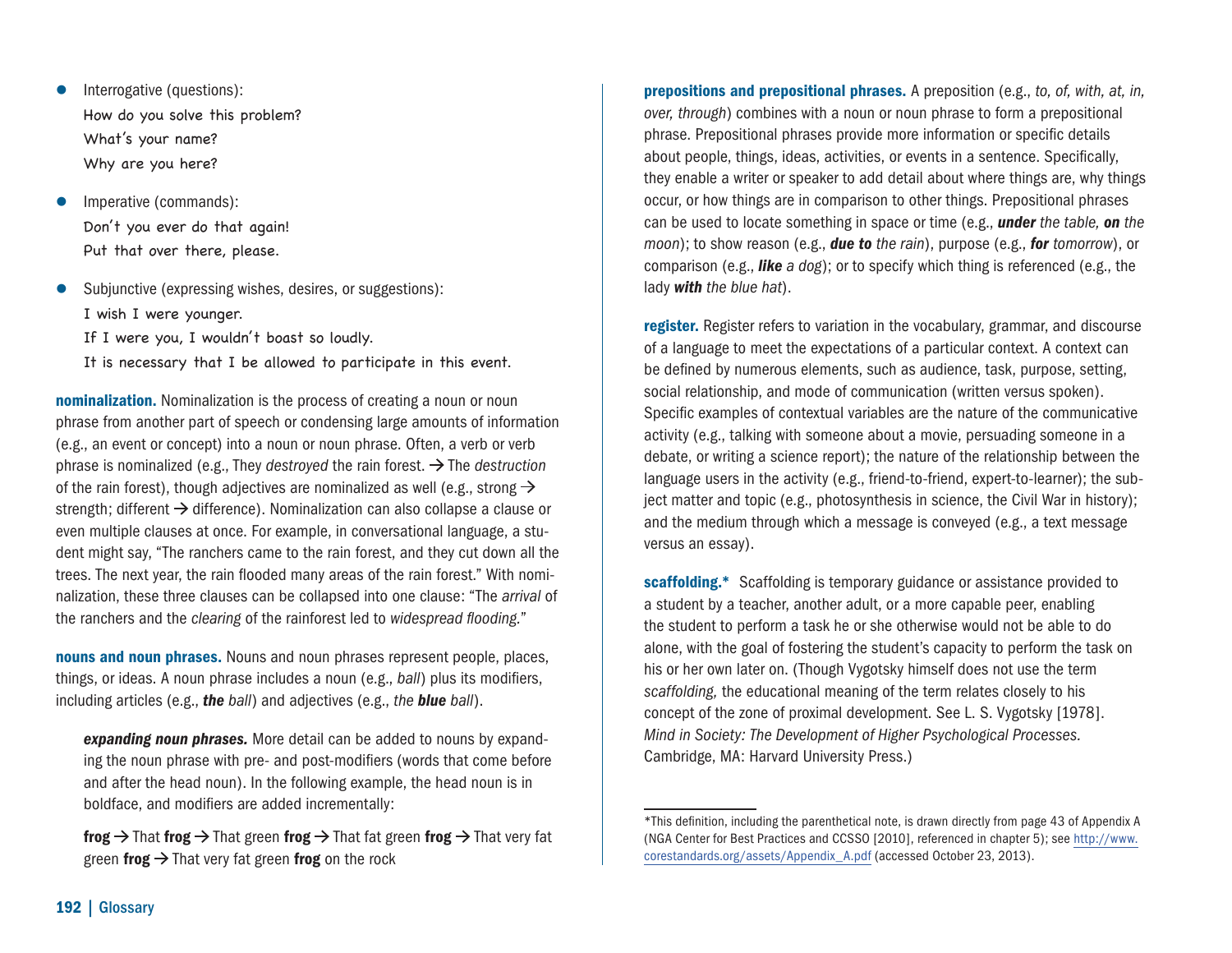See chapter 4, "Theoretical Foundations and the Research Base of the English Language Development Standards," for further explanation of scaffolding for English learners.

sentences. There are four types of sentences: simple, compound, complex, and compound–complex.

**Simple sentences** consist of a single independent clause. See the example below (the independent clause is italicized, and the verb is in boldface):

Earthworms **are** invertebrates.

One interesting thing about earthworms **is** their regeneration ability.

*Compound sentences* consist of two or more independent clauses connected with coordinating conjunctions (e.g., *and, but, or, so*). An example is shown below (the independent clauses are in italics, and the verbs are in boldface):

Earthworms **have** no legs, but they **do have** five hearts.

*Complex sentences* consist of one independent clause and one or more dependent clauses connected with a subordinating conjunction (e.g., *because, when, although*). An example is shown below (the independent clause is in boldface, and the dependent clauses are italicized):

If you want to graduate, **you need to pass your classes. Her first film was a huge success,** although she'd never made a movie before.

*Compound–complex sentences* consist of at least two independent clauses and one or more dependent clauses. An example is shown below (the independent clauses are in boldface, and the dependent clause is italicized):

Although I'd love to go to the soccer game, **I haven't finished my homework yet,** and **I also need to wash the dishes.**

shades of meaning. Shades of meaning can be created by using various language resources—including vocabulary, figurative language, phrasing, using dependent clauses to begin sentences in order to emphasize something, and so forth. For example, vocabulary can be used to evaluate (e.g., Misty was a *stubborn* horse) or express degree or intensity (e.g., It's *very likely* that ; It was an *extremely* gloomy room). In addition, phrases and clauses can be used to create nuances or precision and to shape how the message will be interpreted by readers or listeners. This often occurs at the beginning of sentences (e.g., *In my opinion, <u>\_\_\_\_\_\_</u>; Bizarrely,* she interrupted \_\_\_\_\_\_\_).

As English learners progress through the grades, they learn to create shades of meaning in increasingly sophisticated and subtle ways in order to cause a certain reaction in the reader (e.g., to build suspense or characterize a historical figure) or to persuade readers to believe something or to take action.

verbs and verb phrases. Verbs are used to express happenings, doings, and states of being. A verb phrase may consist of a single verb (e.g., *She ran*) or a number of words (auxiliary verbs and other infinitive or participle constructions) around the verb (e.g., *She might have been running*).

*verb types.* There are different types of verbs that create precision in texts. The CA ELD Standards refer to four types of verbs:

- Doing/action verbs (e.g., *go, take, gather, abandon*)
- Saying verbs (e.g., *ask, say, suggest, explain, promise*)
- Being/having verbs (e.g., *am/is/are, seem, appear, symbolize, have, include*)
- Thinking/feeling verbs (e.g., *know, decide, dislike, smell*)

 *verb tenses.* Verb tenses (present, past, future, simple, progressive, and perfect) help to convey time relationships, status of completion, or habitualness of an activity, or state denoted by the verb (e.g., *she ran yesterday; she runs every day; she will run tomorrow; she has been running since she was in college*).